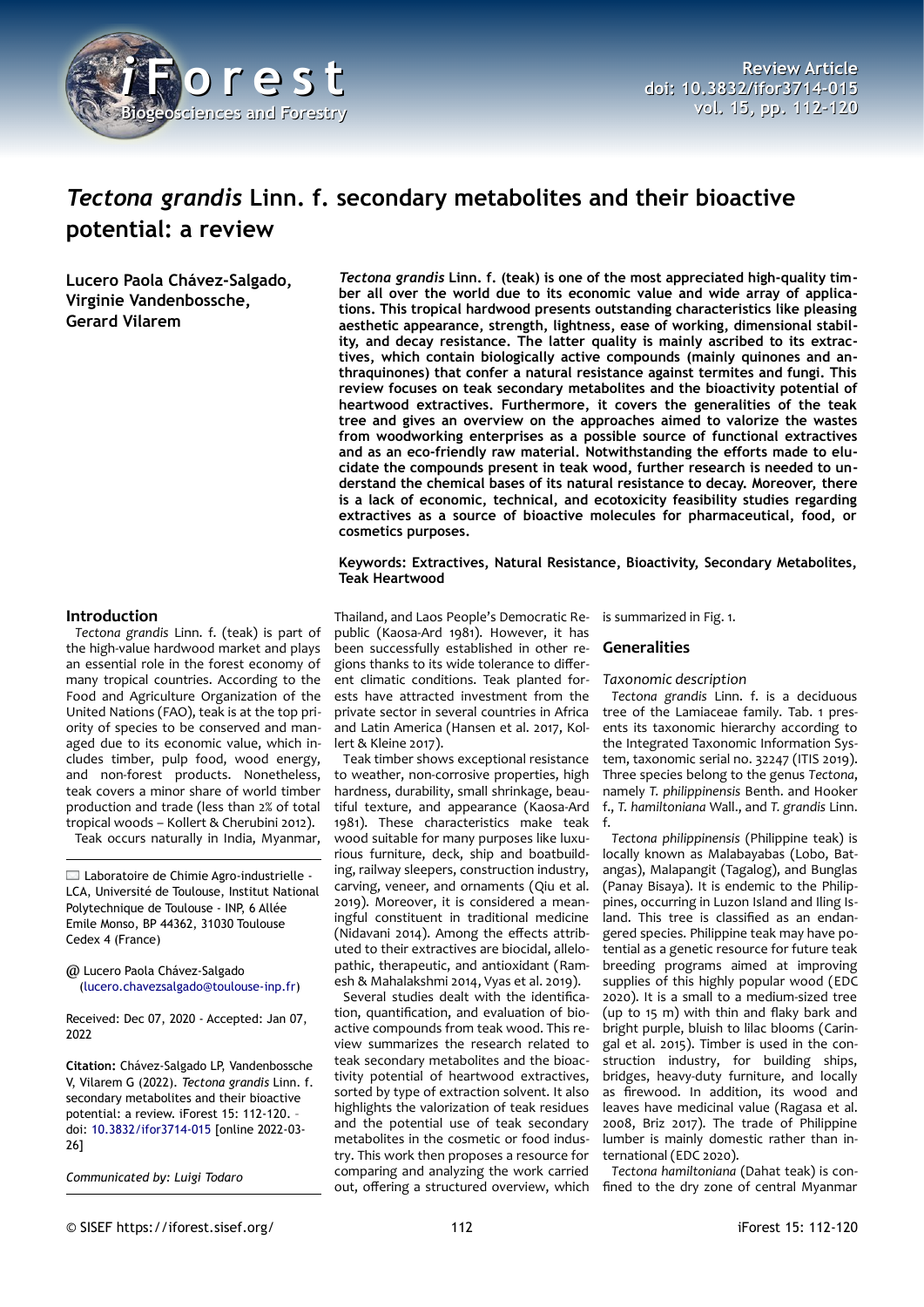

like Magway and Mandalay. It naturally occurs in areas where annual rainfall is between 400 and 800 mm. It is, therefore, drought-tolerant. This species is a mediumsized deciduous tree of approx. 8 m in height. Dahat teak wood shows favorable properties, such as high stability and density, and very high natural resistance to insects. Furthermore, its bark is utilized for medical purposes. Nevertheless, it is economically not as important as *Tectona grandis* Linn. f. (Minn et al. 2015).

*Tectona grandis* Linn. f. is also known as sagwan, saigun, sagon and sagun (Hindi), sagavani (Kannada), kyun (Burmese), jati, deleg, and kulidawa (Malay, Javanese and Indonesian), sak and mai-sak (Lao, Sino-Tibetan), saguan and teak (Nepali) dalanang and djati (Filipino), teca (Spanish), teak tree (English), and teck (French, Italian). *Tectona grandis* is a large, deciduous tree that can reach a height from 20 to 35 m,

<span id="page-1-1"></span>**Tab. 1** - *. Tectona grandis* Linn. f. taxonomic hierarchy.

| Kingdom:       | Plantae                  |  |
|----------------|--------------------------|--|
| Subkingdom:    | Viridiplantae            |  |
| Infrakingdom:  | Streptophyta             |  |
| Superdivision: | Embryophyta              |  |
| Division:      | Tracheophyta             |  |
| Subdivision:   | Spermatophytina          |  |
| Class:         | Magnoliopsida            |  |
| Superorder:    | Asteranae                |  |
| Order:         | I amiales                |  |
| Family:        | l amiaceae               |  |
| Genus:         | Tectona                  |  |
| Species:       | Tectona grandis Linn. f. |  |

and a diameter at breast height (DBH) from 29 to 54 cm in 50 years (Palanisamy et al. 2009). The stem is straight with rough and fissured bark of brown color, usually cylindrical but becoming fluted and slightly buttressed at the base when mature. The roots are thick and often no deeper than 30 cm because they are sensitive to oxygen deficiency; however, they extend laterally up to 15 m from the stem (Orwa et al. 2009, ITTO 2019). The teak tree has an open crown with many small branches (Nidavani 2014). Leaves are opposite, broadly elliptic, obovate, from 11 to 85 cm long and 6 to 50 cm broad, glabrescent above and stellate-pubescent below, at the base rounded to acute, in apex obtuse to acute, and for petiole stout from 5 to 6 cm long (Palanisamy et al. 2009, ITTO 2019). The teak tree commonly begins to flower six years after planting, but plentiful flowering occurs after 15 years (Palanisamy et al. 2009). Flowers usually appear during the rainy season, and trees tend to flourish synchronously (Orwa et al. 2009). Teak flowers are small (from 6 to 8 mm in size) and white or rarely purplish pink color. They occur in large inflorescences or panicles (from 20 to 90 cm), which initiate from terminal buds of stem and branch shoots. Teak fruit is a drupe, globose, from 5 to 20 mm in size, enclosed by an accrescent calyx with thick shaggy exocarp of matted hairs, epicarp inflated, spongy, and staellate pubescent, endocarp stony, 4-celled, seeds 1-4, oblong and exalbuminous (Palanisamy et al. 2009).

Teak trees exhibit significant morphological differences due to genetic and environmental factors. Therefore, the provenance, natural forests or plantations, largely affect characteristics such as aesthetic qualities, texture, heartwood-sapwood ratio, mineral content, and resistance to pests and

<span id="page-1-0"></span>diseases (Kollert & Kleine 2017).

## *Geographic requirements*

Teak plantations are well grown in tropical and sub-tropical zones. It has a distribution range from the longitude of 73° E in India to 104° 30′ in Thailand. The northern boundary limit of teak is about 25° 30′ N in Myanmar; and its southern boundary limit lies from 9° N in India through 15°- 16° N in Myanmar to 16° 30′ N in Thailand (Kaosa-Ard 1981). The altitude can vary from the sea level up to 1200 m a.s.l.

Teak plantations require well-drained alluvial soils, and quite moisty and tropical climate for good development. The best conditions for growing teak are soils derived from rocks of volcanic origin (pH between 6.5 and 7.5), temperatures between 13 and 40 °C, intensity of full day-light between 75% and 94%, and annual rainfall from less than 900 to 3500 mm (Kaosa-Ard 1981, Palanisamy et al. 2009).

## *Geographic distribution*

## **Natural forests**

Natural teak forests are located in the Indian Peninsular, Myanmar, Thailand, and Laos People's Democratic Republic (Kaosa-Ard 1981). It is estimated that these forests cover approximately 29 million ha in these four countries. Teak wood from natural forests commercialized on the market comes exclusively from Myanmar, where teak plantations cover 16 million ha (Kollert & Kleine 2017).

It is generally accepted that the quality of teak wood from virgin forests, where the rotation time may exceed 100 years, is distinctly superior to that from plantations. The exceptional decay resistance of teak wood from natural sites is worldwide appreciated (Windeisen et al. 2003). Unfortu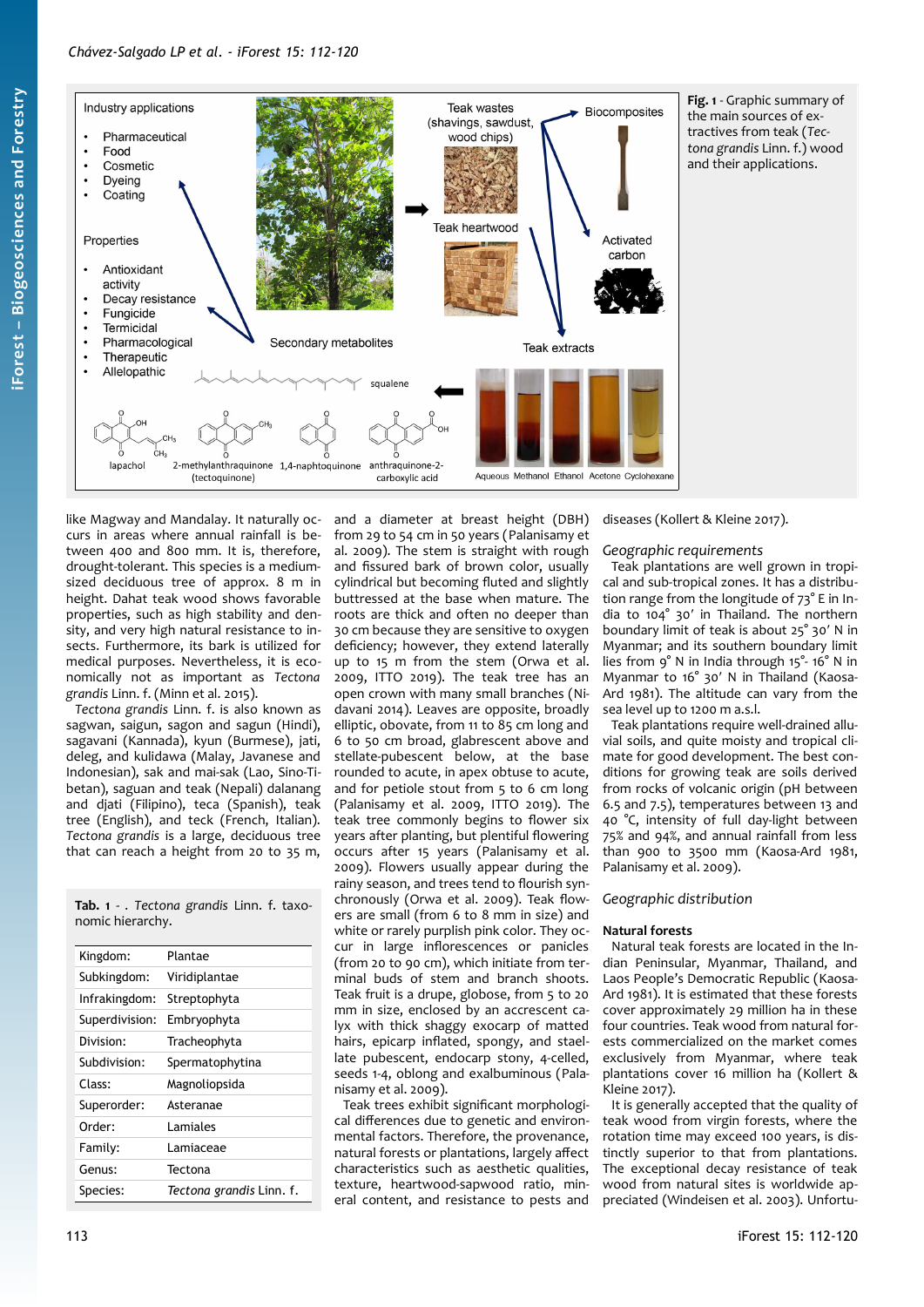nately, native forests are declining, especially old-growth and high-quality reservoirs. Among the main causes are overexploitation, deforestation, agricultural expansion, grazing, and conversion to other land uses. As a result, the natural populations are endangered (Kollert & Kleine 2017).

Although teak timber from natural forests represents just a minor share of the global trade, it is a relevant luxurious hardwood resource, emerging with an increasing growth rate, and this trend is likely to continue. In addition, the teak tree is easily adaptable to climatic conditions, and it needs short rotations. For these reasons many countries in tropical Asia, Africa, and Latin America are making investments in teak plantations (Camino & Morales 2013, Kollert & Walotek 2015). The private sector manages 88% in Central America and 99% in South America (Kollert & Cherubini 2012).

#### **Planted forests**

It is assumed that *Tectona grandis* was exported for the first time from its endemic occurrence to Java, Indonesia, between the fourteenth and sixteenth centuries. In Africa, the introduction of teak in trial gardens was attributed to the German colonial administration in the nineteenth century. It is supposed that the African landraces came from India, Myanmar, or Thailand (Verhaegen et al. 2010). Regarding Latin America, the first pure teak plantation was established in 1913 in Trinidad and Tobago with seeds coming from Tenasserim, Myanmar. However, it was until 1928 when a definitive planting program in Trinidad and Tobago started. In 1926, another introduction was carried out in Panama with seed from Sri Lanka (Keogh 1982).

Teak planted forests expand in around 70 tropical countries. According to various assessments, they cover between 4.35 and 6.89 million ha (1.1% of the world's plantations), of which more than 80% grow in Asia, 10% in Africa, and 6% in tropical America. Nevertheless, these figures may underestimate the real planted area as there is no available data in all countries with teak plantations (Kollert & Kleine 2017). It is noticeable that about 77% of planted teak forests are younger than 20 years.

Currently, this species reaches 74% of the planted area of tropical hardwoods, representing the most grown species of this category, which also includes mahogany (*Swietenia macrophylla*), red cedar (*Cedrela odorata*), and rosewood (*Dalbergia sissoo*). The establishment of teak plantations is expected to increase in the next years, and taking into account the decrease of teak supply from natural forests, timber from plantations is a promising source for the long-term market (Camino & Morales 2013).

## *T. grandis* **extractives**

Secondary metabolites (SM), also known as extractives in the context of forest products (Celedon & Bohlmann 2018), are nonstructural chemical compounds produced through metabolic pathways derived from the primary metabolic pathways. The secondary metabolites are classified according to their biosynthetic routes and structure and are classified into four major groups: phenolic compounds, terpenes, nitrogencontaining compounds and sulfur-containing compounds (Pagare et al. 2015, Jamwal et al. 2018 – [Fig. 2](#page-2-0)).

Unlike primary metabolites (*e.g.*, fatty acids, proteins, carbohydrates, and nucleic acids), secondary metabolites are not involved in primary functions like cell development, or reproduction, but in the interaction of the cell with its environment. They are essential to plant survival (Vuolo et al. 2019), acting in the protection and defense against biotic (*e.g.*, attack by insects and pathogenic microbes) or abiotic (*e.g.*, drought and competition) stress (Pagare et al. 2015, Huang et al. 2020). Trees defend against insects and pathogens using both constitutive SM, always present, to avoid initial attack and induced SM to limit damage after an attack (Huang et al. 2020).

Many authors have identified a direct relationship between wood durability and extractives content. The content of teak extractives depends on environmental and genetic factors, radial position, and tree age (Lukmandaru & Takahashi 2009, Niamké et al. 2014). Regarding radial position, some works indicate that the concentration of extractives is higher in heartwood than in sapwood. Normally, it increases radially towards the outer heartwood. Nonetheless, the sapwood and the transition zone between them also contain some

chemicals (Thulasidas & Bhat 2007, Niamké et al. 2011). For instance, Niamké et al. (2011) have identified tectoquinone and hydroxycinnamic in the sapwood. They claim that the main teak extractives are synthesized in the aging sapwood (transition zone). The differences recognized along the radial position were attributed to the possible transformation of these compounds during the heartwood formation and maturation process as in other species. In addition, Kokutse et al. (2006) reported that the inner teak heartwood is less resistant to pathogen attack than the intermediate or outer heartwood. This reduction in durability may be due to a decrease in extractives present in the heartwood nearer the pith, or an aging of these extractives.

Concerning the age of the tree, there is a general perception of a positive correlation between the tree age and the amount of total extractives (Haupt et al. 2003, Thulasidas & Bhat 2007).

#### *Secondary metabolites in T. grandis heartwood*

Tab. S1 (Supplementary material) displays the secondary metabolites identified in *Tectona grandis* heartwood and the solvents used for their extraction. The predominant compounds are naphthoquinones and anthraquinones (Vyas et al. 2019). Up to 691 metabolites have been identified in teak wood (both primary and secondary). Compared to the sapwood, 93 differential SMs were found in the heartwood, of which 16 may be related to its durability and color (Yang et al. 2020).

The color and smell of teak wood are affected by its secondary metabolites. The



<span id="page-2-0"></span>**Fig. 2** - Secondary metabolites classification.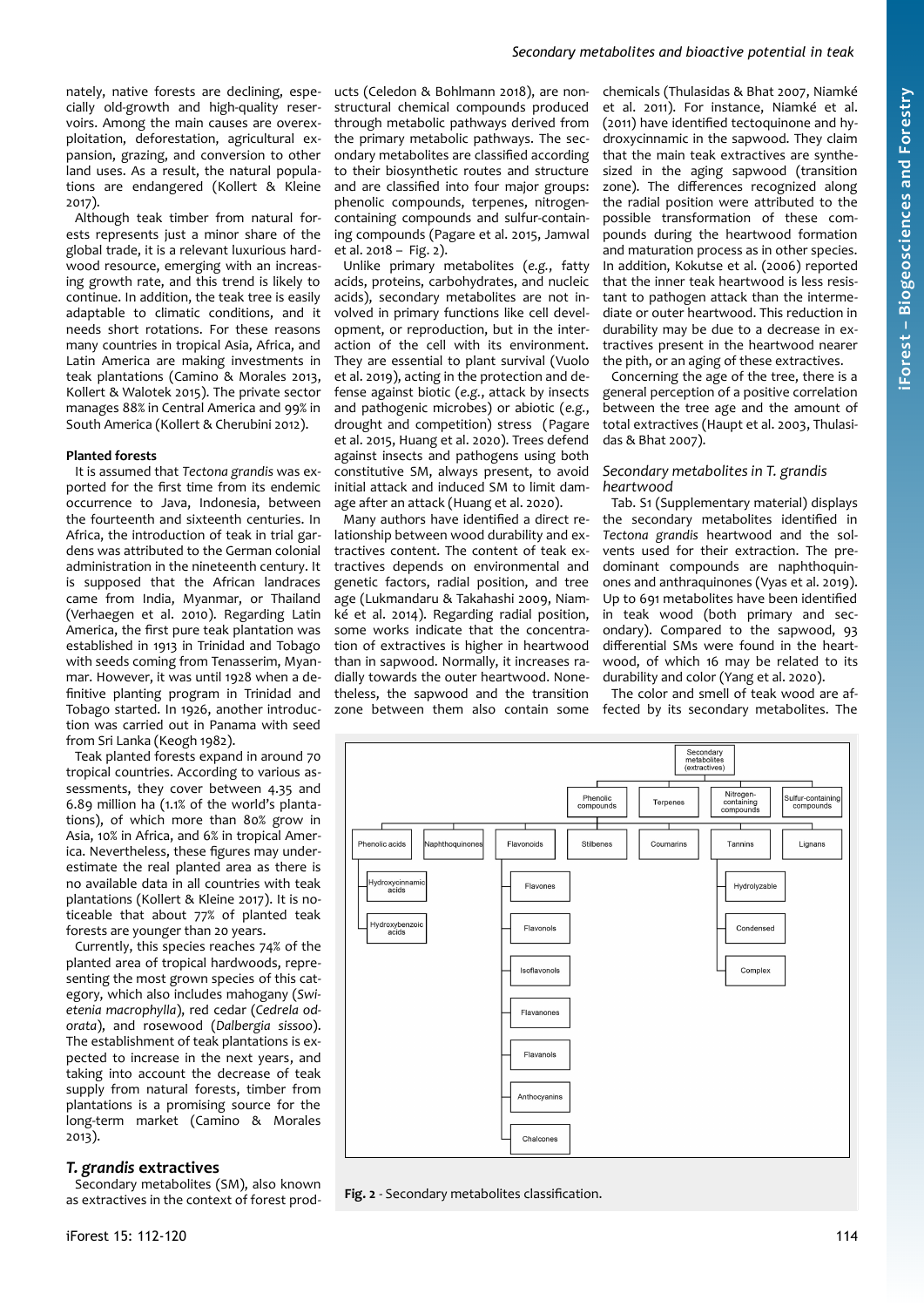extractives contain chromatics compounds with structures that impart color to the wood, such as phenolic hydroxyl group, carbonyl group, and double bonds. It is supposed that 2-methylanthraquinone confers the special color to teak wood (Qiu et al. 2019).

Teak bark has a complex composition that contains a considerable amount of phenolic compounds (*e.g.*, tannins, naphthoquinones), steroids (*e.g.*, sterols), and terpenic compounds. Baptista et al. (2013) characterized the bark of 50-60-year-old teak trees from East Timor, quantifying the extractives content obtained from soxtec extractions using dichloromethane, ethanol, and water as solvents. The average total extractives was 10.7% of the total dry weight, of which 84% were assigned to polar extractives removed with ethanol and water, and 16% to waxes and other non-polar compounds removed with dichloromethane. They also reported an effect of particle size on the extraction efficiency, with 30% more extractives recovered from fine fractions compared to the coarse ones.

## *Bioactive potential of T. grandis extractives*

Natural durability is defined as the ability of a timber species to prevent attacks caused by wood-destroying agents without any physical or chemical modifications (Sundararaj et al. 2015). Teak wood is very resistant to wood-destroying fungi without additional preservation, even under high wood moisture conditions or soil contact (Windeisen et al. 2003). This resistance is attributed mainly to the quantity and type of secondary metabolites present in their extracts, such as naphthoquinones, that act as defensive compounds to environmental stresses (Kokutse et al. 2006, Kirker et al. 2013, Brocco et al. 2017). However, durability also depends on several factors, including hardness, density, location of origin, and stand management practices (Mankowski et al. 2016).

Tab. S2 (Supplementary material) summarizes the research carried out on the bioactive potential of *Tectona grandis* extractives, according to the solvent used for the extractions. These figures confirm that teak extracts have an attractive termicidal and fungicide potential. Some authors attributed their bioactivity not only to the toxicity of extractives but to a synergic effect of toxic and antioxidant properties (Hassan et al. 2017).

Although teak resistance to wood-destroying organisms is often attributed to secondary metabolites, there is no consensus among researchers on the compounds responsible for its natural durability. On the one hand, some authors attribute it to compounds such as tectoquinone, lapachol, and deoxylapachol. Lukmandaru (2012a) showed that tectoquinone has a strong termicidal activity. Haupt et al. (2003) also identified tectoquinone as a

bioactive compound to inhibit fungal growth. Accordingly, Niamké et al. (2011) found a strong correlation between resistance to decay and 2-hydroxymethyl anthraquinone and tectoquinone contents. According to Thulasidas & Bhat (2007), 2 methyl anthraquinone and 1,4-naphthoquinone are the principal components that influence the durability and dimensional stability of teak. On the other hand, studies conducted by Windeisen et al. (2003) suggest that tectoquinone and 2-hydroxymethylanthraquinone has no effective potential with regard to durability. These authors propose that other compounds, such as squalene, may contribute to durability by forming a hydrophobic barrier or as a precursor of toxic triterpenic compounds. Similarly, tests carried out by Haupt et al. (2003) showed that deoxylapachol has no fungicidal effect, but it could be a precursor of tectoquinone.

Aqueous extracts from teak wood are supposed to present low amounts of compounds. In general, these extracts are not associated with natural wood resistance, as compared to those extracted with ethanol or other solvents. However, Brocco et al. (2017) found a positive fungicide effect of teak heartwood hot-water extracts in assays with white and brown-rot fungi. Furthermore, Lanka & Parimala (2017) reported a significant antibacterial and antifungal activity of teak bark water extracts.

In addition to affect resistance to wood decay, teak extractives also show a remarkable therapeutic and pharmacological activity (Nidavani 2014, Ramesh & Mahalakshmi 2014, Vyas et al. 2019). For examples: antibacterial (Neamatallah et al. 2005, Khan et al. 2010, Krishna & Nair 2010, Lanka & Parimala 2017), antioxidant (Krishna & Nair 2010), analgesic (Giri & Varma 2015), antipyretic (Sultana et al. 2015), anti-inflammatory (Giri & Varma 2015), hypoglycemic (Vyas et al. 2019), diuretic (Nidavani 2014), gastroprotective (Singh et al. 2010), hemolytic anemia (Diallo et al. 2008), antiviral (chikungunya – Sangeetha et al. 2017), antiplasmodial (Kopa et al. 2014), and cytotoxic (Krishna & Nair 2010) effects, among others. Beyond these properties, extractives from teak leaves could have an allelopathic potential in controlling weeds and pests (Macías et al. 2010).

## *Extractives in T. grandis leaves*

Tab. S3 (Supplementary material) shows the most important secondary metabolites identified in *Tectona grandis* leaves. Macías et al. (2008) identified and isolated several compounds extracted from methylene chloride (DCM/H<sub>2</sub>O) and ethyl acetate (EtOAc/H<sub>2</sub>O) fractions of aqueous extracts from teak leaves (extraction at room temperature for 24 h). They found apocarotenoids and demonstrated their phytotoxicity activity; for instance, 3β-hydroxy-7,8-dihydro-β-ionol could have an allelopathic effect on lettuce and tomato. In a further study, they also isolated diterpenes and

triterpenes. Furthermore, they elucidated the structure of abeograndinoic acid and demonstrated the high phytotoxic activity of 2-oxokovalenic acid and 19-hydroxyferruginol (Macías et al. 2010). Some studies suggest that triterpenic acids like oleanolic and ursolic or their glycosides (present in dichloromethane extracts) are involved in the resistance to termite and fungal attacks (Mburu et al. 2007, Vyas et al. 2019).

Along with the above results, Lacret et al. (2012) isolated lignans, norlignans, and other phenolic compounds from dichloromethane and ethyl acetate fractions of aqueous extracts from teak leaves (extraction at room temperature for 24 h – Tab. S3 in Supplementary material). They also carried out a test (etiolated wheat coleoptiles bioassay) demonstrating that these compounds could be involved in the defense mechanism of this plant. The most active compound was lariciresinol. It is also remarkable that they isolated the norlignans (tectonoelin A and tectonoelin B) for the first time from *Tectona grandis*. In another study, they likewise isolated anthraquinones under the same conditions (Lacret et al. 2011).

Nayeem & Karvekar (2010) found phenolic acids (*e.g.*, gallic acid and ellagic acid) and flavonoids (rutin and quercetin) in methanolic extracts (soxhlet extraction) from teak. They also demonstrated in a previous study the wound healing, analgesic, and anti-inflammatory activity of the methanolic extract from teak leaves (Majumdar et al. 2007). Further, Kopa et al. (2014) reported the presence of anthraquinones, naphthoquinones, and triterpenes in the EtOAc soluble fraction of methanol extracts (extraction at room temperature for 72 h). They also identified the quinizarine for the first time.

Since the lignocellulosic material is affected by biophysical characteristics, such as climate, soil, rainfall, tree age, and genetic factors (Thulasidas & Bhat 2007), it is important to obtain precise information of its chemical composition to evaluate its potential. Furthermore, extractives have significant differences from tree to tree and even within an individual tree, hence the standardization and prediction of their performances represents a huge challenge (Kirker et al. 2013)

## *T. grandis* **structural composition analysis**

Along with extractives and their bioactivity potential, the structural composition is relevant for teak wood characterization. Tab. S4 (Supplementary material) summarizes several studies made on the structural carbohydrates of teak wood. In addition, [Tab. 2](#page-4-0) shows the monosaccharides composition of teak wood.

Regarding *T. grandis* volatiles from the breakdown of hemicellulose, cellulose, and lignin fractions, Balogun et al. (2014) carried out assays on teak chips from a timber processing plant in Nigeria, finding 55 com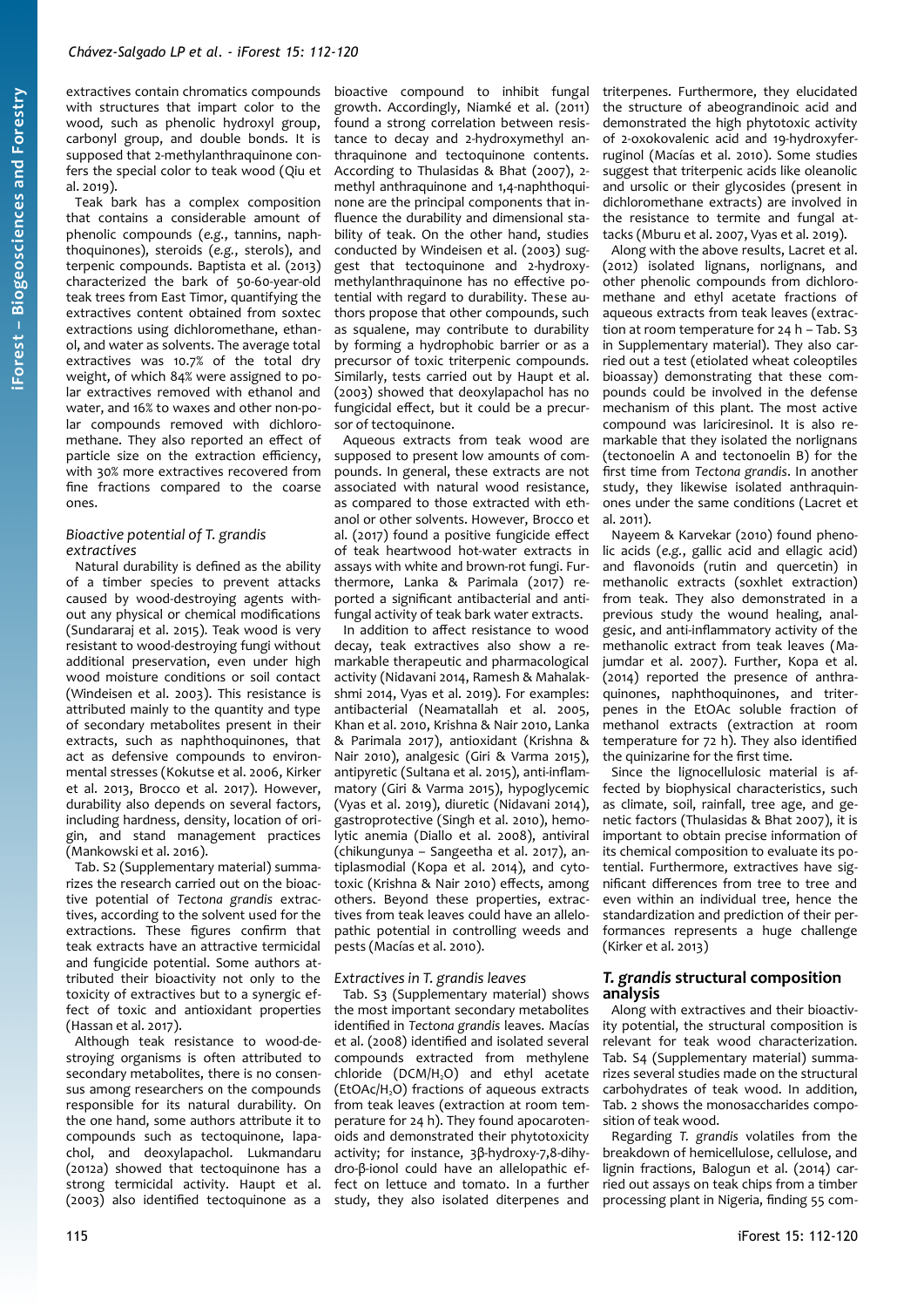<span id="page-4-0"></span>**Tab. 2** - *Tectona grandis* monosaccharide composition. Sources: (1) Miranda et al. (2011); (2) Baptista et al. (2013).

| Monosaccharide | Heartwood <sup>1</sup><br>(wt. % of wood) | Sapwood <sup>1</sup><br>(wt. % of wood) | Bark <sup>2</sup><br>(wt. %) |
|----------------|-------------------------------------------|-----------------------------------------|------------------------------|
| Glucose        | 44.6                                      | 43.7                                    | 61.7                         |
| Xylose         | 8.3                                       | 7.8                                     | 20.4                         |
| Mannose        | 3.2                                       | 3.1                                     | 5.6                          |
| Arabinose      | 0.6                                       | 0.6                                     | 4.2                          |
| Galactose      | 0.6                                       | 0.5                                     | 3.1                          |
| Rhamnose       | 0.2                                       | 0.5                                     | 5.0                          |

ity similar to that obtained through commercial adsorbents, concluding that feasible adsorption could be attained with adsorbents produced from sawdust wastes.

Mohanty et al. (2005) investigated the carbon prepared from teak sawdust, which was chemically activated by zinc chloride and tested for phenol removal. The activated carbon showed a high surface area (about 585  $m^2$   $g^{\text{-}1}$ ) and an interesting adsorption capability (2.82 mg  $g<sup>-1</sup>$  at pH 3.5). Ismadji et al. (2005) prepared activated carbon from vacuum pyrolysis char of teak sawdust, which developed mainly microporous structures. The results obtained suggest that this material is an adequate precursor for activated carbon, with surface area and pore volume of 1150  $m^2$   $g^4$  and 0.43 cm<sup>3</sup> g<sup>1</sup>, respectively.

Tree bark is also considered a viable adsorbent, as it contains a high amount of tannin. It is assumed that the polyhydroxyl groups of tannin are active in the adsorption process (Ali et al. 2012). The adsorption capability of pine bark has been studied with good results, for instance, with phenols (Vázquez et al. 2007) and polycyclic aromatic hydrocarbon removal (Li et al. 2010), and as activated carbon precursor for removing organochlorine pesticides (Sousa et al. 2011). Regarding teak bark, it has been tested as a powder for the adsorption of methylene blue in batch process, with varying initial concentration of adsorbate, agitation time and speed, pH, and particle size. Teak bark was used without treatment but washed with distilled water and sun-dried after grinding, showing an outstanding adsorption capacity of 333.3 mg g<sup>1</sup> (Patil et al. 2011).

Additionally, woody biomass wastes are a sustainable option for building material production, such as ceramic bricks. The residues could be incorporated in the bricks at the beginning of the process in replacement of clays in an amount lower than 10% w/w (Barbieri et al. 2013).

Another possibility to recycle woody residues is the preparation of composites. The aforementioned advantages and their low abrasiveness make residues suitable as fillers in wood-polymer composites (WPC – Petchwattana & Covavisaruch 2014). Composites are mainly manufactured with a plastic matrix and wood additives may be used. Among the most commonly used wood species for the above use are pine, maple, and oak. Patel & Rawat (2017) evaluated WPC with different charges of teak wood flour, finding that the composite consisting of 10% of wood mixed with 15% of gum rosin had excellent impact strength, high abrasive wear resistance, and high ductility.

Taking into account that extractives play an essential role in the natural resistance of wood, they can be valorized as potential preservatives to protect other tree species with lower resistance to decay (Brocco et al. 2017). Wood extracts have been used in commercial products for the treatment against rot, decay, and insect damage, for instance, Cedarshield® that contains natural cedarwood oil. Moreover, the allelopathic potential of teak is an opportunity to explore as a source of natural herbicidal (Lacret et al. 2012). Nonetheless, it is crucial to take into account the limitations of using natural compounds in wood protection products, as for example, the contrasting results from laboratory studies with field trials, the narrow range of activity of some compounds, the legislation and registration of new compounds or formulations, and the risk to human health and environment due to their intrinsic biological activity (Singh & Singh 2012).

Teak extractives can also be a promising source of bioactive compounds. Among the molecules that could be exploited in the pharmaceutical, cosmetic or food industry are squalene, lapachol, 2-methylanthraquinone, and anthraquinone-2-carboxylic acid.

Squalene (2,6,10,15,19,23-hexamethyl-2,6, 10,14,18,22-tetracosahexaene) is a triterpene that acts as intermediate in the biosynthesis of phytosterol or cholesterol in plants, animals and humans. Deep-sea shark liver oil represents the richest natural source of squalene. There are important reasons limiting the use of this source, such as the presence of persistent organic pollutants in the sea (still found in the purified squalene), the regulations against the overfishing of sharks, and the increasing trend among the consumers towards the use of plant-based products. Squalene has multiple applications due to its unique properties. It presents remarkable antioxidant and antibiotic activities derived from its chemical structure of six double bonds.

pounds from the pyrolytic conversion process analyzed by gas chromatography-mass spectrometry (GC-MS); among the most abundant products, they found carbon dioxide (10.4%), acetic acid (6.4%), furan +2 butanone (5.7%), levoglucosan (5.2%), and trans-coniferyl alcohol (4.6%). Products from hemicellulose decomposition (that occurs below 265 °C) were acetic acid and 2-furaldehyde (furfural). From the decomposition of cellulose (325-357 °C) arises levoglucosan. The major phenolic compounds identified from the lignin fraction were isoeugenol (2.7%), acetoguaiacone (2.1%), 4 vinylguaiacol (2.0%), methyl guaiacol (1.6%), guaiacol (1.4%), and vanillin (1.2%); the latter results are expressed as a percentage of total chromatogram area.

Lourenço et al. (2015) identified 127 compounds from teak pyrolysis (Py-CG-MS/ FID), reporting the following major ligninderived compounds for heartwood: 4-vinylsyringol (6.9%), trans-coniferyl alcohol (4.4%), coniferaldehyde (2.0%), 4-vinylguaiacol (1.6%), 4-methylguaiacol (1.6%), and vanillin (1.5%). From polysaccharides, the main compounds produced were levoglucosan (14.4%), 2-hydroxymethyl-5-hydroxy-2,3-dihydro-4H-pyran-4-one (3.6%), and furfural (1.2%). Their results suggested that the high lignin content in teak wood, particularly the enrichment in the monomeric lignin unit guaiacyl, might contribute to the wood strength and high durability.

# **Valorization of teak residues**

The use of forest and timber industry residues (wood shavings and sawdust) presents many advantages, including low cost, eco-friendly disposal, and vast availability, being among the most abundant renewable sources of biomass (Barbieri et al. 2013, Ghaedi et al. 2014, Adegoke & Bello 2015).

The ordinary use of woody wastes is as biofuel feedstock or disposal in landfills. By contrast, innovative alternatives for their valorization have recently emerged, for instance, as raw material for activated carbon production (Adegoke & Bello 2015, Cansado et al. 2018); as construction materials like clay matrix bricks (Barbieri et al. 2013); as a source for rearing edible insects (Varelas & Langton 2017); in biocomposites manufacturing (Väisänen et al. 2016); and biomass-derived fuel, bio-ethanol, and biodiesel production (Lu et al. 2017).

Teak sawdust has been used for high activated carbon production. It is a promising precursor due to its high carbon content (50%). Activated carbon is an efficient and non-expensive adsorbent of gaseous and aqueous phase pollutants such as pesticides and phenolic compounds (Mohanty et al. 2005, Patil et al. 2011). Cansado et al. (2018) studied the high porous carbon production from teak sawdust activated by carbon dioxide (physical activation) and its application in the removal of pesticides (4 chloro-2-methyl-phenoxyacetic acid) in liquid phase. They observed a removal capac-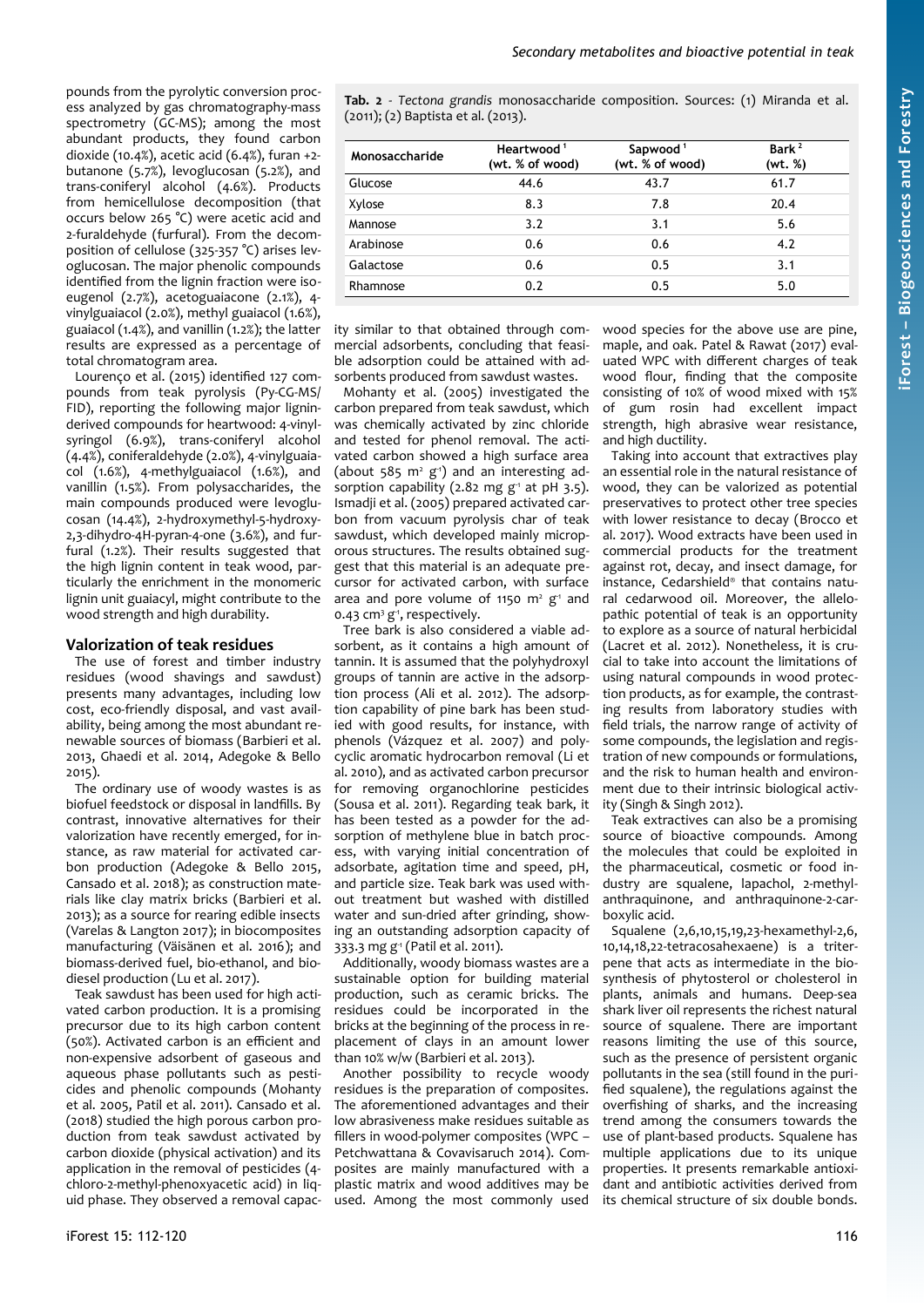## *Chávez-Salgado LP et al. - iForest 15: 112-120*

The use of squalene has been cited in formulations of nutraceuticals and cosmetics products (*e.g.*, lipsticks, makeup, and hair products). It offers a wide range of benefits such as emollient, hydrating, high spreadability, light consistency, non-greasy texture, rapid transdermal absorption, and reduction of skin damage by UV radiation. Moreover, it has been used in healing eczema and in the protection against aging and wrinkles. It is also used in the preparation of stable emulsion as an adjuvant for vaccine delivery, stimulating the immune response and increasing the patient's response to the vaccine. Furthermore, investigations are undergoing on the potential of squalene in cancer therapy (Popa et al. 2014). For the abovementioned reasons, it exists a great interest in finding new natural, plant sources for squalene. The most relevant plant sources of squalene are oils extracted from amaranth, olive, palm, rice, wheat germ, grape seed, peanut, and soybean (Micera et al. 2020). Most vegetal oils are obtained by mechanical pressing or extraction with solvents like hexane. Recently, the biosynthesis of squalene from microbial sources has also been studied as an alternative, using yeast, bacteria, algae, and microalgae.

Concerning the squalene market, its size is projected to reach USD 184 million by 2025 from USD 129 million in 2020, at a CAGR (compound annual growth rate) of 7.3%. The growth in the cosmetic and pharmaceutical industry, along with the increasing research in the oncology sector, are the major factors driving the growth of the squalene market (Markets &Markets 2021).

Another interesting phytoconstituent of teak wood is lapachol (4-hydroxy-3-(3 methylbut-2-enyl)naphthalene-1,2-dione); it is a natural naphthoquinone widely distributed in plants belonging to the family Bignoniaceae, such as *Tabebuia avellandedae* (lapachol tree, Brazilian taheebo), *Catalpa ovata* G.Don. *Tecomella undulata* (Sm.) Seem., but it has also been found in other families from the order Lamiales (Christensen 2015), such as *Tectona grandis* L.f. Lapachol is known for its anti-inflammatory, analgesic (Costa et al. 2011), antibiotic (Rocha et al. 2013), antimalarial (Zofou et al. 2013), anticancer (Kandioller et al. 2013), antibacterial and antifungal properties (Ravelo et al. 2003). There is a growing interest in the study of the pharmacological activity of lapachol and its derivatives in the treatments of tumors and the cytotoxic effects against different cancer types (Niehues et al. 2012, Lu et al. 2013). This compound displays antiproliferative activity and antimetastatic effects both *in vitro* and *in vivo* tests (Epifano et al. 2014). Additionally, it is used as a coloring matter to dye textile fibers (Singh & Bharati 2014).

Regarding 1,4-naphtoquinone (naphthalene-1,4-dione), it is a naturally occurring compound in several families of higher plants, such as Plumbaginaceae, Juglandaceae, Boraginaceae, Dioncophyllaceae, Verbenaceae, Scrophulariaceae, Avicenniaceae, Balsaminaceae, Bignoniaceae, Gentianaceae, and Droseraceae. It is also present in algae, fungi, some animals, and in the product of metabolism of some bacteria. It shows antimalarial, antibacterial, antifungal, and anticancer activities (Checker et al. 2018). Besides, 1,4-naphtoquinone has been pointed out as a potential pharmacophore for inhibiting both monoamine oxidase and DNA topoisomerase activities, this latter associated with tumor activity (Coelho-Cerqueira et al. 2014).

With respect to one of the most studied quinones in teak extracts, namely 2-methylanthraquinone (2-methyl-9,10-anthracenedione), this compound and its derivatives are important as intermediates for manufacturing various kinds of vat dyes and brilliant blue (turquoise blue) disperse dyes (Hattori 2000).

Finally, anthraquinone-2-carboxylic acid (9,10-dihydro-9,10-dioxo-2-anthracene carboxylic acid, AQ-2-CA) is a polyphenol found in fruits, vegetables, herbs, which is widely abundant in *Tabebuia avellandedae* (Brazilian taheebo). It has proved anti-inflammatory and antinociceptive activity *in vivo,* and it has potential in the development of functional foods (Park et al. 2016). In addition, some studies suggest that AQ-2-CA has a strong and long-acting anti-passive cutaneous anaphylaxis activity. Its therapeutic use could also be considered in the treatment of asthma (Cheng et al. 1999).

The above studies indicate that the secondary metabolites found in teak wood have quite attractive properties and a real potential to be used in cosmetic or nutraceutical products, in the dyeing industry, or for medical and pharmaceutical purposes.

## **Conclusions**

Teak timber is extensively recognized not only for its physical and aesthetic qualities, but also for its natural resistance, which is associated with the chemical composition of its extractives. This study provides a concise overview of the research work done so far in order to identify and quantify the compounds present in teak and their influence on defense against degradation agents. Teak phytoconstituents have been shown to exhibit a wide range of significant biological activities. For instance, they are active against fungi and termites, and show biocidal, allelopathic therapeutic, and antioxidant effects. In addition, teak extractives are a promising source of bioactive compounds. Further studies are still required to exploit secondary metabolites beyond research purposes and to project their use in the industry sector.

## **Acknowledgements**

The authors are grateful to the National Council of Science and Technology of Mexico (CONACYT) for its financial support.

# **References**

- Adegoke KA, Bello OS (2015). Dye sequestration using agricultural wastes as adsorbents. Water Resources and Industry 12: 8-24. - doi: [10.1016/j.](https://doi.org/10.1016/j.wri.2015.09.002) [wri.2015.09.002](https://doi.org/10.1016/j.wri.2015.09.002)
- Agarwal S, Sarngadharan M, Seshadri T (1965). Colouring matter of teak leaves: isolation and constitution of tectoleafquinone. Tetrahedron Letters 6 (30): 2623-2626. - doi: [10.1016/S0040-](https://doi.org/10.1016/S0040-4039(00)90218-1) [4039\(00\)90218-1](https://doi.org/10.1016/S0040-4039(00)90218-1)
- Ali I, Asim M, Khan TA (2012). Low cost adsorbents for the removal of organic pollutants from wastewater. Journal of Environmental Management 113: 170-183. - doi: [10.1016/j.jenv](https://doi.org/10.1016/j.jenvman.2012.08.028) [man.2012.08.028](https://doi.org/10.1016/j.jenvman.2012.08.028)
- Balogun AO, Lasode OA, McDonald AG (2014). Devolatilisation kinetics and pyrolytic analyses of *Tectona grandis* (teak). Bioresource Technology 156: 57-62. - doi: [10.1016/j.biortech.2014.01.](https://doi.org/10.1016/j.biortech.2014.01.007)  $007$
- Baptista I, Miranda I, Quilhó T, Gominho J, Pereira H (2013). Characterisation and fractioning of *Tectona grandis* bark in view of its valorisation as a biorefinery raw-material. Industrial Crops and Products 50: 166-175. - doi: [10.1016/j.](https://doi.org/10.1016/j.indcrop.2013.07.004) [indcrop.2013.07.004](https://doi.org/10.1016/j.indcrop.2013.07.004)
- Barbieri L, Andreola F, Lancellotti I, Taurino R (2013). Management of agricultural biomass wastes: preliminary study on characterization and valorisation in clay matrix bricks. Waste Management 33 (11): 2307-2315. - doi: [10.1016/j.](https://doi.org/10.1016/j.wasman.2013.03.014) [wasman.2013.03.014](https://doi.org/10.1016/j.wasman.2013.03.014)
- Briz MW (2017). Philippine Teak (*Tectona philippinensis* Benth. and Hook. f.). Research Information Series on Ecosystems 29 (1): 1-24. [online] URL: [http://erdb.denr.gov.ph/2017/11/07/vo](http://erdb.denr.gov.ph/2017/11/07/volume-29-no-1-philippine-teak-tectona-philippinensis-benth-hook-f/) [lume-29-no-1-philippine-teak-tectona-philippine](http://erdb.denr.gov.ph/2017/11/07/volume-29-no-1-philippine-teak-tectona-philippinensis-benth-hook-f/) [nsis-benth-hook-f/](http://erdb.denr.gov.ph/2017/11/07/volume-29-no-1-philippine-teak-tectona-philippinensis-benth-hook-f/)
- Brocco VF, Paes JB, Costa Da LG, Brazolin S, Arantes MDC (2017). Potential of teak heartwood extracts as a natural wood preservative. Journal of Cleaner Production 142 (4): 2093- 2099. - doi: [10.1016/j.jclepro.2016.11.074](https://doi.org/10.1016/j.jclepro.2016.11.074)
- Camino DR, Morales JP (2013). Las plantaciones de teca en América Latina: mitos y realidades [Teak plantations in Latin America: myths and realities]. CATIE, Costa Rica, pp. 392. [online] URL: [http://www.onfcr.org/article/las-plantacio](http://www.onfcr.org/article/las-plantaciones-de-teca-en-america-latina-mitos-y/) [nes-de-teca-en-america-latina-mitos-y/](http://www.onfcr.org/article/las-plantaciones-de-teca-en-america-latina-mitos-y/)
- Cansado IPP, Belo CR, Mourão PAM (2018). Valorisation of *Tectona grandis* tree sawdust through the production of high activated carbon for environment applications. Bioresource Technology 249: 328-333. - doi: [10.1016/j.bior](https://doi.org/10.1016/j.biortech.2017.10.033) [tech.2017.10.033](https://doi.org/10.1016/j.biortech.2017.10.033)
- Caringal AM, Buot I, Aragones EG (2015). Population and reproductive phenology of the Philippine teak (*Tectona philippinensis* Benth. and Hook. f.) in Lobo Coast of Verde Island Passage, Batangas, Philippines. The Philippine Agricultural Scientist 98 (3): 312-322. [online] URL: [http://](http://www.researchgate.net/publication/292577104) [www.researchgate.net/publication/292577104](http://www.researchgate.net/publication/292577104)
- Carrieri M, Bartolucci GB, Lee T, Barbero A, Harper M (2014). Chemical markers of occupational exposure to teak wood dust. Annals of Occupational Hygiene 58 (5): 566-578. - doi: [10.1093/](https://doi.org/10.1093/annhyg/meu016) [annhyg/meu016](https://doi.org/10.1093/annhyg/meu016)
- Celedon JM, Bohlmann J (2018). An extended model of heartwood secondary metabolism informed by functional genomics. Tree Physiology 38: 311-319. - doi: [10.1093/treephys/tpx070](https://doi.org/10.1093/treephys/tpx070)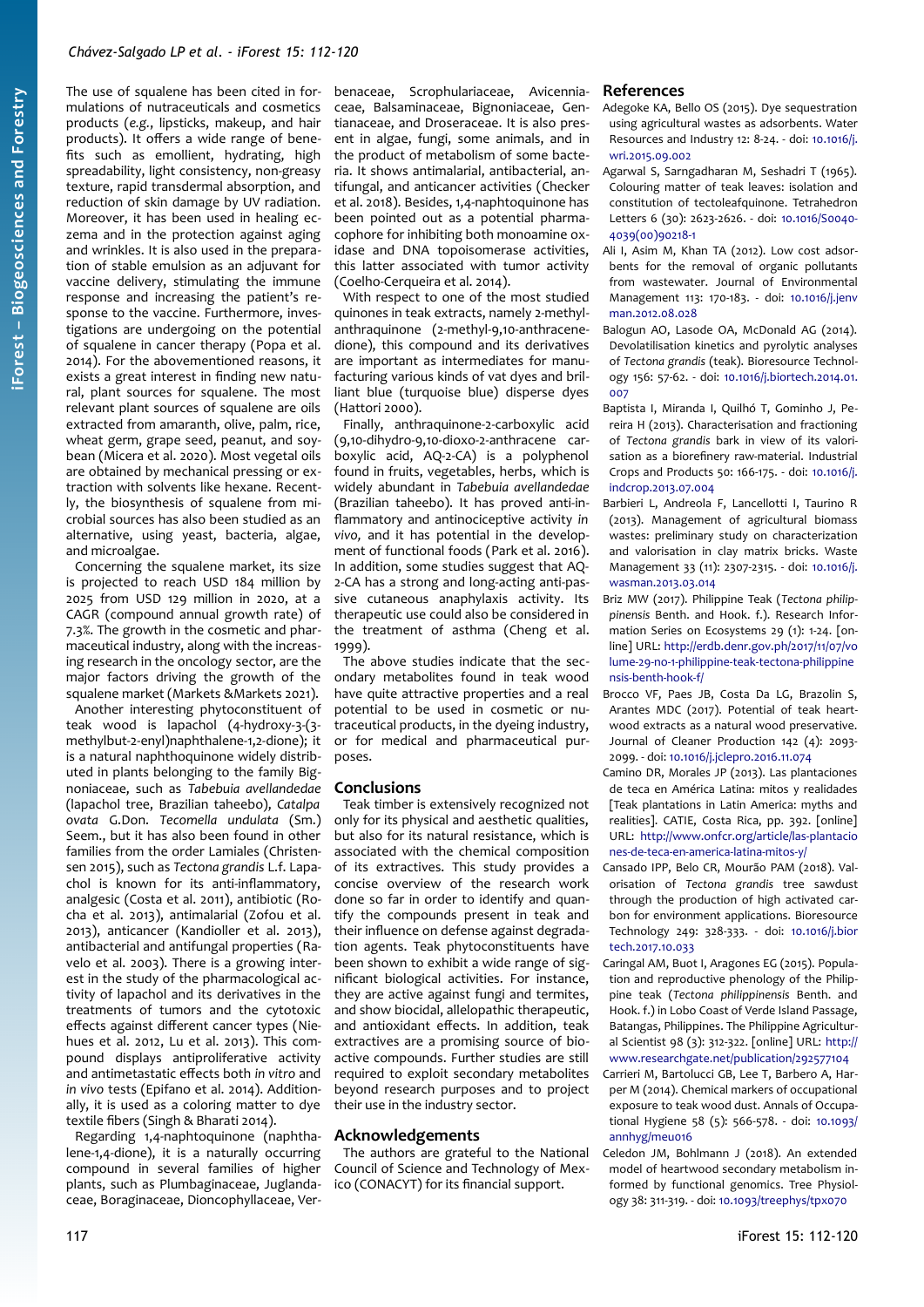- Checker R, Patwardhan RS, Sharma D, Sandur SK (2018). Chapter 16 - Chemopreventive and anticancer effects of plumbagin: novel mechanism(s) via modulation of cellular redox. In: "Role of Nutraceuticals in Cancer Chemosensitization, vol. 2" (Bharti AC, Aggarwal BB eds). Academic Press, Oxford, UK, pp. 325-341. - doi: [10.1016/B978-0-12-812373-7.00016-4](https://doi.org/10.1016/B978-0-12-812373-7.00016-4)
- Cheng H, Kuo S-C, Lin W (1999). Pharmacodynamic and pharmacokinetic studies of anthraquinone 2-carboxylic acid on passive cutaneous anaphylaxis in rats. Research Communications in Molecular Pathology and Pharmacology 105: 97-103. [online] URL: [http://europepmc.org/art](http://europepmc.org/article/med/10850373) [icle/med/10850373](http://europepmc.org/article/med/10850373)
- Christensen SB (2015). Chapter 14 Drugs and drug leads based on natural products for treatment and prophylaxis of malaria. In: "Evidence-Based Validation of Herbal Medicine" (Mukherjee PK ed). Elsevier, Boston, USA, pp. 307-319. doi: [10.1016/B978-0-12-800874-4.00014-3](https://doi.org/10.1016/B978-0-12-800874-4.00014-3)
- Coelho-Cerqueira E, Netz PA, Canto Do VP, Pinto AC, Follmer C (2014). Beyond topoisomerase inhibition: antitumor 1,4-naphthoquinones as potential inhibitors of human monoamine oxidase. Chemical Biology and Drug Design 83: 401-410. - doi: [10.1111/cbdd.12255](https://doi.org/10.1111/cbdd.12255)
- Costa WF, Oliveira AB, Nepomuceno JC (2011). Lapachol as an epithelial tumor inhibitor agent in *Drosophila melanogaster* heterozygote for tumor suppressor gene wts. Genetics and Molecular Research 10: 3236-3245. - doi: [10.4238/2011.](https://doi.org/10.4238/2011.December.22.1) [December.22.1](https://doi.org/10.4238/2011.December.22.1)
- Diallo A, Gbeassor M, Vovor A, Eklu-Gadegbeku K, Aklikokou K, Agbonon A, Abena AA, De Souza C, Akpagana K (2008). Effect of *Tectona grandis* on phenylhydrazine-induced anaemia in rats. Fitoterapia 79 (5): 332-336. - doi: [10.1016/j.](https://doi.org/10.1016/j.fitote.2008.02.005) [fitote.2008.02.005](https://doi.org/10.1016/j.fitote.2008.02.005)
- EDC (2020). *Tectona philippinensis*. In: "IUCN Red List of Threatened Species 2020". Energy Development Corporation – EDC, web site. - doi: [10.2305/IUCN.UK.2020-2.RLTS.T32123A12699285](https://doi.org/10.2305/IUCN.UK.2020-2.RLTS.T32123A126992854.en) [4.en](https://doi.org/10.2305/IUCN.UK.2020-2.RLTS.T32123A126992854.en)
- Epifano F, Genovese S, Fiorito S, Mathieu V, Kiss R (2014). Lapachol and its congeners as anticancer agents: a review. Phytochemistry Reviews 13: 37-49. - doi: [10.1007/s11101-013-9289-1](https://doi.org/10.1007/s11101-013-9289-1)
- Gašparík M, Gaff M, Kačík F, Sikora A (2019). Color and chemical changes in Teak (*Tectona grandis* L. f.) and Meranti (*Shorea* spp.) wood after thermal treatment. BioResources 14: 2667-2683. [online] URL: [http://ojs.cnr.ncsu.](http://ojs.cnr.ncsu.edu/index.php/BioRes/article/view/BioRes_14_2_2667_Gasparik_Color_Chemical_Teak_Tectona) [edu/index.php/BioRes/article/view/BioRes\\_14\\_2](http://ojs.cnr.ncsu.edu/index.php/BioRes/article/view/BioRes_14_2_2667_Gasparik_Color_Chemical_Teak_Tectona) \_2667\_Gasparik\_Color\_Chemical\_Teak\_Tecton [a](http://ojs.cnr.ncsu.edu/index.php/BioRes/article/view/BioRes_14_2_2667_Gasparik_Color_Chemical_Teak_Tectona)
- Ghaedi M, Nasab AG, Khodadoust S, Rajabi M, Azizian S (2014). Application of activated carbon as adsorbents for efficient removal of methylene blue: kinetics and equilibrium study. Journal of Industrial and Engineering Chemistry 20 (4): 2317-2324. - doi: [10.1016/j.jiec.2013.10.007](https://doi.org/10.1016/j.jiec.2013.10.007)
- Giri SP, Varma SB (2015). Analgesic and anti-inflammatory activity of *Tectona grandis* Linn. stem extract. Journal of Basic and Clinical Physiology and Pharmacology 26: 479-484. - doi: [10.1515/jbcpp-2014-0043](https://doi.org/10.1515/jbcpp-2014-0043)
- Gupta PK, Singh P (2004). A naphthoquinone derivative from *Tectona grandis* (Linn.). Journal of Asian Natural Products Research 6 (3): 237-240. - doi: [10.1080/10286020310001653192](https://doi.org/10.1080/10286020310001653192)
- genetic base. Tree Genetics & Genomes 13 (4): 135. - doi: [10.1007/s11295-017-1170-8](https://doi.org/10.1007/s11295-017-1170-8) Hassan B, Mankowski ME, Kirker G, Ahmed S (2017). Effects of heartwood extractives on
	- symbiotic protozoan communities and mortality in two termite species. International Biodeterioration and Biodegradation 123: 27-36. - doi: [10.1016/j.ibiod.2017.05.023](https://doi.org/10.1016/j.ibiod.2017.05.023)

Hansen O, Changtragoon S, Ponoy B, Lopez J, Richard J, Kjaer ED (2017). Worldwide translocation of teak origin of landraces and present

- Hattori M (2000). Dyes, Anthraquinone. In: "Kirk-Othmer Encyclopedia of Chemical Technology". John Wiley and Sons, S. Diego, CA, USA, pp. 300-349. - doi: [10.1002/0471238961.](https://doi.org/10.1002/0471238961.0425051908012020.a01.pub2) [0425051908012020.a01.pub2](https://doi.org/10.1002/0471238961.0425051908012020.a01.pub2)
- Haupt M, Leithoff H, Meier D, Puls J, Richter HG, Faix O (2003). Heartwood extractives and natural durability of plantation-grown teakwood (*Tectona grandis* L.) a case study. Holz Als Rohund Werkstoff 61: 473-474. - doi: [10.1007/s0010](https://doi.org/10.1007/s00107-003-0428-z) [7-003-0428-z](https://doi.org/10.1007/s00107-003-0428-z)
- Huang J, Rücker A, Schmidt A, Gleixner G, Gershenzon J, Trumbore S, Hartmann H (2020). Production of constitutive and induced secondary metabolites is coordinated with growth and storage in Norway spruce saplings. Tree Physiology 40: 928-942. - doi: [10.1093/treephys/tpaa0](https://doi.org/10.1093/treephys/tpaa040) [40](https://doi.org/10.1093/treephys/tpaa040)
- Ismadji S, Sudaryanto Y, Hartono SB, Setiawan LEK, Ayucitra A (2005). Activated carbon from char obtained from vacuum pyrolysis of teak sawdust: pore structure development and characterization. Bioresource Technology 96 (12): 1364-1369. - doi: [10.1016/j.biortech.2004.11.](https://doi.org/10.1016/j.biortech.2004.11.007) [007](https://doi.org/10.1016/j.biortech.2004.11.007)
- ITIS (2019). *Tectona grandis*. Integrated Taxonomic Information System online database, USGS Science Analytics and Synthesis, USA, web site. [online] URL: [http://www.itis.gov/](http://www.itis.gov/servlet/SingleRpt/SingleRpt?search_topic=TSN&search_value=32247#null) [servlet/SingleRpt/SingleRpt?search\\_topic=TSN](http://www.itis.gov/servlet/SingleRpt/SingleRpt?search_topic=TSN&search_value=32247#null) [&search\\_value=32247#null](http://www.itis.gov/servlet/SingleRpt/SingleRpt?search_topic=TSN&search_value=32247#null)
- ITTO (2019). Teak (*Tectona grandis*). International Tropical Timber Organization, Japan, web site. [online] URL: [http://www.tropicaltimber.in](http://www.tropicaltimber.info/specie/teca-tectona-grandis/) [fo/specie/teca-tectona-grandis/](http://www.tropicaltimber.info/specie/teca-tectona-grandis/)
- Jamwal K, Bhattacharya S, Puri S (2018). Plant growth regulator mediated consequences of secondary metabolites in medicinal plants. Journal of Applied Research on Medicinal and Aromatic Plants 9: 26-38. - doi: [10.1016/j.jarmap.](https://doi.org/10.1016/j.jarmap.2017.12.003) [2017.12.003](https://doi.org/10.1016/j.jarmap.2017.12.003)
- Kandioller W, Balsano E, Meier SM, Jungwirth U, Göschl S, Roller A, Jakupec MA, Berger W, Keppler BK, Hartinger CG (2013). Organometallic anticancer complexes of lapachol: metal centre-dependent formation of reactive oxygen species and correlation with cytotoxicity. Chemical Communications 49: 3348-3350. - doi: [10.1039/c3cc40432c](https://doi.org/10.1039/c3cc40432c)
- Kaosa-Ard A (1981). Teak (*Tectona grandis* Linn.f.) its natural distribution and related factors. Natural History Bulletin Siam Society 29: 55-74. [online] URL: [http://thesiamsociety.org/wp-con](https://thesiamsociety.org/wp-content/uploads/2020/04/NHBSS_029_g_KaosaArd_TeakTectonaGrand.pdf) [tent/uploads/2020/04/NHBSS\\_029\\_g\\_KaosaArd](https://thesiamsociety.org/wp-content/uploads/2020/04/NHBSS_029_g_KaosaArd_TeakTectonaGrand.pdf) [\\_TeakTectonaGrand.pdf](https://thesiamsociety.org/wp-content/uploads/2020/04/NHBSS_029_g_KaosaArd_TeakTectonaGrand.pdf)
- Keogh RM (1982). Teak (*Tectona grandis* Linn. f.) provisional site classification chart for the Caribbean, Central America, Venezuela and Colombia. Forest Ecology and Management 4 (2): 143- 153. - doi: [10.1016/0378-1127\(82\)90011-1](https://doi.org/10.1016/0378-1127(82)90011-1)
- Khan RM, Mlungwana SM (1999). 5-hydroxylapachol: a cytotoxic agent from *Tectona grandis*. Phytochemistry 50 (3): 439-442. - doi: [10.1016/S](https://doi.org/10.1016/S0031-9422(98)00478-6) [0031-9422\(98\)00478-6](https://doi.org/10.1016/S0031-9422(98)00478-6)
- Khan Z, Ali M, Bagri P (2010). A new steroidal glycoside and fatty acid esters from the stem bark of *Tectona grandis* Linn. Natural Product Research 24 (11): 1059-1068. - doi: [10.1080/147864](https://doi.org/10.1080/14786410902951088) [10902951088](https://doi.org/10.1080/14786410902951088)
- Kirker GT, Blodgett AB, Arango RA, Lebow PK, Clausen CA (2013). The role of extractives in naturally durable wood species. International Biodeterioration and Biodegradation 82: 53-58. - doi: [10.1016/j.ibiod.2013.03.007](https://doi.org/10.1016/j.ibiod.2013.03.007)
- Kokutse AD, Stokes A, Baillères H, Kokou K, Baudassé C (2006). Decay resistance of Togolese teak (*Tectona grandis* L. f) heartwood and relationship with colour. Trees 20: 219-223. - doi: [10.1007/s00468-005-0028-0](https://doi.org/10.1007/s00468-005-0028-0)
- Kollert W, Cherubini L (2012). Teak resources and market assessment 2010. FAO Planted Forests and Trees Working Paper no. FP/47/E:52, Rome, Italy, pp. 4. [online] URL: [http:// www.fao.org/](http://www.fao.org/3/am994e/am994e.pdf) [3/am994e/am994e.pdf](http://www.fao.org/3/am994e/am994e.pdf)
- Kollert W, Walotek PJ (2015). Global teak trade in the aftermath of Myanmar's log export ban. FAO Planted Forests and Trees Working Paper no. FP/49/E:36, Rome, Italy, pp. 36. [online] URL: [https://www.fao.org/publications/card/es/](https://www.fao.org/publications/card/es/c/900604da-befc-4b13-92bd-7336ab84f594/) [c/900604da-befc-4b13-92bd-7336ab84f594/](https://www.fao.org/publications/card/es/c/900604da-befc-4b13-92bd-7336ab84f594/)
- Kollert W, Kleine M (2017). The global teak study. Analysis, evaluation and future potential of teak resources. IUFRO World Series, vol. 36, International Union of Forest Research Organizations, Vienna, Austria, pp. 108. [online] URL: [http://agris.fao.org/agris-search/search.do?rec](http://agris.fao.org/agris-search/search.do?recordID=XF2018002119) [ordID=XF2018002119](http://agris.fao.org/agris-search/search.do?recordID=XF2018002119)
- Kopa TK, Tchinda AT, Tala MF, Zofou D, Jumbam R, Wabo HK, Titanji VPK, Frédérich M, Tan N-H, Tane P (2014). Antiplasmodial anthraquinones and hemisynthetic derivatives from the leaves of *Tectona grandis* (Verbenaceae). Phytochemistry Letters 8: 41-45. - doi: [10.1016/j.phytol.2014.](https://doi.org/10.1016/j.phytol.2014.01.010) [01.010](https://doi.org/10.1016/j.phytol.2014.01.010)
- Krishna MS, Nair AJ (2010). Antibacterial, cytotoxic and antioxidant potential of different extracts from leaf, bark and wood of *Tectona grandis*. International Journal of Pharmaceutical Sciences and Drug Research 2 (2): 155-158. [online] URL: [http://www.researchgate.net/pu](http://www.researchgate.net/publication/228503374) [blication/228503374](http://www.researchgate.net/publication/228503374)
- Lacret R, Varela RM, Molinillo JMG, Nogueiras C, Macías FA (2011). Anthratectone and naphthotectone, two quinones from bioactive extracts of *Tectona grandis*. Journal of Chemical Ecology 37 (12): 1341-1348. - doi: [10.1007/s10886-011-00](https://doi.org/10.1007/s10886-011-0048-8) [48-8](https://doi.org/10.1007/s10886-011-0048-8)
- Lacret R, Varela RM, Molinillo JMG, Nogueiras C, Macías FA (2012). Tectonoelins, new norlignans from a bioactive extract of *Tectona grandis*. Phytochemistry Letters 5 (2): 382-386. - doi: [10.1016/j.phytol.2012.03.008](https://doi.org/10.1016/j.phytol.2012.03.008)
- Lanka S, Parimala X (2017). Antimicrobial activities of *Tectona grandis* leaf and bark extracts. European Journal of Pharmaceutical and Medical Research 4 (12): 245-248.
- Li Y, Chen B, Zhu L (2010). Enhanced sorption of polycyclic aromatic hydrocarbons from aqueous solution by modified pine bark. Bioresource Technology 101 (19): 7307-7313. - doi: [10.1016/j.biortech.2010.04.088](https://doi.org/10.1016/j.biortech.2010.04.088)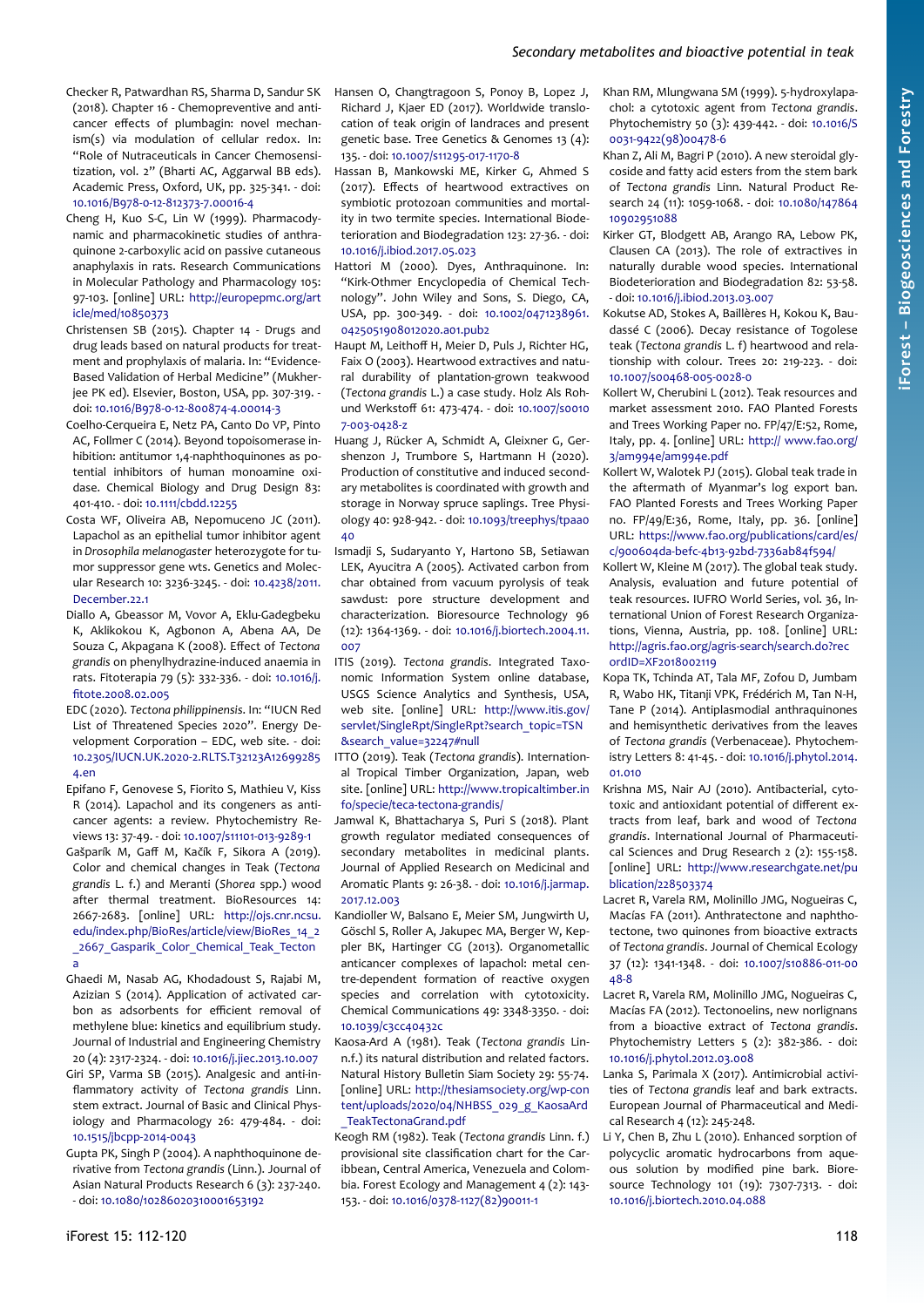- Lourenço A, Neiva DM, Gominho J, Marques AV, Pereira H (2015). Characterization of lignin in heartwood, sapwood and bark from *Tectona grandis* using Py-GC-MS/FID. Wood Science and Technology 49 (1): 159-175. - doi: [10.1007/s0022](https://doi.org/10.1007/s00226-014-0684-6) [6-014-0684-6](https://doi.org/10.1007/s00226-014-0684-6)
- Lu J-J, Bao J-L, Wu G-S, Xu W-S, Huang M-Q, Chen X-P, Wang Y-T (2013). Quinones derived from plant secondary metabolites as anti-cancer agents. Anti-Cancer Agents in Medicinal Chemistry 13: 456-463.
- Lu Y-J, Tsai M-J, Chang F-C (2017). Forest waste derived fuel with waste cooking oil. Energy Procedia 105: 1250-1254. - doi: [10.1016/j.egypro.20](https://doi.org/10.1016/j.egypro.2017.03.434) [17.03.434](https://doi.org/10.1016/j.egypro.2017.03.434)
- Lukmandaru G (2012a). Bioactive extracts from neutrals of teakwood (*Tectona grandis* L. f.). In: Proceedings of the "3rd International Symposium of Indonesian Wood Research Society". IWoRS, Indonesia, pp. 328-332. [online] URL: [http://www.researchgate.net/publication/3260](http://www.researchgate.net/publication/326032560) [32560](http://www.researchgate.net/publication/326032560)
- Lukmandaru G (2012b). Chemotaxonomic study based on the variation of quinone compounds in the heartwood of Javanese teak using GC-MS. In: "Gas Chromatography in Plant Science, Wine Technology, Toxicology and Some Specific Applications" (Salih B, Çelikbiçak O eds). InTech, Croatia, pp. 31-38. [online] URL: [http://](http://www.intechopen.com/chapters/30583) [www.intechopen.com/chapters/30583](http://www.intechopen.com/chapters/30583)
- Lukmandaru G (2015a). Chemical characteristics of teak wood attacked by neotermes tectonae. Bioresources 10: 2094-2102. - doi: [10.15376/bio](https://doi.org/10.15376/biores.10.2.2094-2102) [res.10.2.2094-2102](https://doi.org/10.15376/biores.10.2.2094-2102)
- Lukmandaru G (2015b). Quinones distribution of teak wood grown in community forest. Jurnal Ilmu Dan Teknologi Kayu Tropis 13 (2): 193-204. [online] URL: [http://ejournalmapeki.org/index.](http://ejournalmapeki.org/index.php/JITKT/article/view/35) [php/JITKT/article/view/35](http://ejournalmapeki.org/index.php/JITKT/article/view/35)
- Lukmandaru G, Takahashi K (2009). Radial distribution of quinones in plantation teak (*Tectona grandis* L. f.). Annals of Forest Science 66 (6): 605. - doi: [10.1051/forest/2009051](https://doi.org/10.1051/forest/2009051)
- Macías FA, Lacret R, Varela RM, Nogueiras C, Molinillo JMG (2008). Bioactive apocarotenoids from *Tectona grandis*. Phytochemistry 69 (15): 2708-2715. - doi: [10.1016/j.phytochem.2008.08.0](https://doi.org/10.1016/j.phytochem.2008.08.018) [18](https://doi.org/10.1016/j.phytochem.2008.08.018)
- Macías FA, Lacret R, Varela RM, Nogueiras C, Molinillo JMG (2010). Isolation and phytotoxicity of terpenes from *Tectona grandis*. Journal of Chemical Ecology 36 (4): 396-404. - doi: [10.100](https://doi.org/10.1007/s10886-010-9769-3) [7/s10886-010-9769-3](https://doi.org/10.1007/s10886-010-9769-3)
- Majumdar M, Nayeem N, Kamath JV, Asad M (2007). Evaluation of *Tectona grandis* leaves for wound healing activity. Pakistan Journal of Pharmaceutical Sciences 20: 120-124. [online] URL: [http://europepmc.org/article/med/1741656](http://europepmc.org/article/med/17416566) [6](http://europepmc.org/article/med/17416566)
- Mankowski M, Boyd B, Hassan B, Kirker GT (2016). GC-MS characterizations of termiticidal heartwood extractives from wood species utilized in Pakistan. In: Proceedings of the "47<sup>th</sup> IRG Annual Meeting", Section 1 Biology. Lisbon (Portugal) 15-19 May 2016. The International Research Group on Wood Protection, Stockholm, Sweden, pp. 1-16. [online] URL: [http://www.](http://www.fs.usda.gov/treesearch/pubs/52594) [fs.usda.gov/treesearch/pubs/52594](http://www.fs.usda.gov/treesearch/pubs/52594)
- Markets&Markets (2021). Squalene market global forecast to 2025. Markets and Markets, USA, web site. [online] URL: [http://www.marketsand](http://www.marketsandmarkets.com/Market-Reports/squalene-market-542345.html)

#### [markets.com/Market-Reports/squalene-market](http://www.marketsandmarkets.com/Market-Reports/squalene-market-542345.html) [-542345.html](http://www.marketsandmarkets.com/Market-Reports/squalene-market-542345.html)

Mburu F, Dumarçay S, Gérardin P (2007). Evidence of fungicidal and termicidal properties of *Prunus africana* heartwood extractives. Holzforschung 61 (3): 323-325. - doi: [10.1515/HF.200](https://doi.org/10.1515/HF.2007.043) [7.043](https://doi.org/10.1515/HF.2007.043)

Micera M, Botto A, Geddo F, Antoniotti S, Bertea CM, Levi R, Gallo MP, Querio G (2020). Squalene: more than a step toward sterols. Antioxidants 9 (8): 688. - doi: [10.3390/antiox9080688](https://doi.org/10.3390/antiox9080688) Minn Y, Gailing O, Finkeldey R (2015). Genetic diversity and structure of teak (*Tectona grandis* L. f.) and dahat (*Tectona hamiltoniana* Wall.) based on chloroplast microsatellites and amplified fragment length polymorphism markers. Genetic Resources and Crop Evolution 63: 961- 974. - doi: [10.1007/s10722-015-0293-8](https://doi.org/10.1007/s10722-015-0293-8)

Miranda I, Sousa V, Pereira H (2011). Wood properties of teak (*Tectona grandis*) from a mature unmanaged stand in East Timor. Journal of Wood Science 57: 171-178. - doi: [10.1007/s10086-](https://doi.org/10.1007/s10086-010-1164-8) [010-1164-8](https://doi.org/10.1007/s10086-010-1164-8)

Mohanty K, Das D, Biswas MN (2005). Adsorption of phenol from aqueous solutions using activated carbons prepared from *Tectona grandis* sawdust by ZnCl2 activation. Chemical Engineering Journal 115 (1): 121-131. - doi: [10.1016/j.cej.20](https://doi.org/10.1016/j.cej.2005.09.016) [05.09.016](https://doi.org/10.1016/j.cej.2005.09.016)

Moya R, Rodríguez-Zúñiga A, Puente-Urbina A (2017). Thermogravimetric and devolatilisation analysis for five plantation species: effect of extractives, ash compositions, chemical compositions and energy parameters. Thermochimica Acta 647: 36-46. - doi: [10.1016/j.tca.2016.11.014](https://doi.org/10.1016/j.tca.2016.11.014)

Nayeem N, Karvekar M (2010). Isolation of phenolic compounds from the methanolic extract of *Tectona grandis*. Research Journal of Pharmaceutical Biological and Chemical Sciences 1 (2): 221-225. [online] URL: [http://www.cabdir](http://www.cabdirect.org/cabdirect/abstract/20103347397) [ect.org/cabdirect/abstract/20103347397](http://www.cabdirect.org/cabdirect/abstract/20103347397)

Neamatallah A, Yan L, Dewar SJ, Austin B (2005). An extract from teak (*Tectona grandis*) bark inhibited *Listeria monocytogenes* and methicillin resistant *Staphylococcus aureus*. Letters in Applied Microbiology 41 (1): 94-96. - doi: [10.1111/j.](https://doi.org/10.1111/j.1472-765X.2005.01680.x) [1472-765X.2005.01680.x](https://doi.org/10.1111/j.1472-765X.2005.01680.x)

Neha K, Sangeeta B (2013). Phytochemical and pharmacological evaluation of *Tectona grandis* Linn. International Journal of Pharmacy and Pharmaceutical Sciences 5: 923-927.

- Niamké FB, Amusant N, Charpentier J-P, Chaix G, Baissac Y, Boutahar N, Adima AA, Kati-Coulibaly S, Jay-Allemand C (2011). Relationships between biochemical attributes (non-structural carbohydrates and phenolics) and natural durability against fungi in dry teak wood (*Tectona grandis* L. f.). Annals of Forest Science 68: 201- 211. - doi: [10.1007/s13595-011-0021-2](https://doi.org/10.1007/s13595-011-0021-2)
- Niamké FB, Amusant N, Stien D, Chaix G, Lozano Y, Kadio AA, Lemenager N, Goh D, Adima AA, Kati-Coulibaly S, Jay-Allemand C (2012). 4',5'-dihydroxy-epiisocatalponol, a new naphthoquinone from *Tectona grandis* L. f. heartwood, and fungicidal activity. International Biodeterioration and Biodegradation 74: 93-98. - doi: [10.1016](https://doi.org/10.1016/j.ibiod.2012.03.010) [/j.ibiod.2012.03.010](https://doi.org/10.1016/j.ibiod.2012.03.010)
- Niamké FB, Amusant N, Kadio AA, Thévenon M, Nourissier S, Adima AA, Jay-Allemand C, Chaix G (2014). Rapid prediction of phenolic compounds as chemical markers for the natural du-

rability of teak (*Tectona grandis* Linn. f.) heartwood by near infrared spectroscopy. Journal of near Infrared Spectroscopy 22: 35-43. - doi: [10.1255/jnirs1091](https://doi.org/10.1255/jnirs1091)

- Nidavani RB (2014). Teak (*Tectona grandis* Linn.): a renowned timber plant with potential medicinal values. International Journal of Pharmacy and Pharmaceutical Sciences 6 (1): 48-54.
- Niehues M, Barros VP, Emery FS, Dias-Baruffi M, Assis MD, Lopes NP (2012). Biomimetic *in vitro* oxidation of lapachol: a model to predict and analyse the *in vivo* phase I metabolism of bioactive compounds. European Journal of Medicinal Chemistry 54: 804-812. - doi: [10.1016/j.ej](https://doi.org/10.1016/j.ejmech.2012.06.042) [mech.2012.06.042](https://doi.org/10.1016/j.ejmech.2012.06.042)
- Orwa C, Mutua A, Kindt R, Jamnadass R, Simons A (2009). *Tectona grandis*. Agroforestry database: a tree reference and selection guide version 4.0. World Agroforestry Centre, Kenya, web site. [online] URL: [http://apps.world](http://apps.worldagroforestry.org/treedb/AFTPDFS/Tectona_grandis.PDF) [agroforestry.org/treedb/AFTPDFS/Tectona\\_gra](http://apps.worldagroforestry.org/treedb/AFTPDFS/Tectona_grandis.PDF) [ndis.PDF](http://apps.worldagroforestry.org/treedb/AFTPDFS/Tectona_grandis.PDF)
- Pagare S, Bhatia M, Tripathi N, Bansal YK (2015). Secondary metabolites of plants and their role: overview. Current Trends in Biotechnology and Pharmacy 9: 293-304. [online] URL: [http://](http://www.indianjournals.com/ijor.aspx?target=ijor:ctbp&volume=9&issue=3&article=011) [www.indianjournals.com/ijor.aspx?target=ijor:c](http://www.indianjournals.com/ijor.aspx?target=ijor:ctbp&volume=9&issue=3&article=011) [tbp&volume=9&issue=3&article=011](http://www.indianjournals.com/ijor.aspx?target=ijor:ctbp&volume=9&issue=3&article=011)
- Palanisamy K, Hegde M, Yi JS (2009). Teak (*Tectona grandis* Linn. f.): a renowned commercial timber species. Journal of Forest and Environmental Science 25 (1): 1-24. [online] URL: [http://](http://www.koreascience.or.kr/article/JAKO200922350101681.page) [www.koreascience.or.kr/article/JAKO20092235](http://www.koreascience.or.kr/article/JAKO200922350101681.page) [0101681.page](http://www.koreascience.or.kr/article/JAKO200922350101681.page)
- Park JG, Kim SC, Kim YH, Yang WS, Kim Y, Hong S, Kim K-H, Yoo BC, Kim SH, Kim J-H, Cho JY (2016). Anti-Inflammatory and antinociceptive activities of anthraquinone-2-carboxylic acid. Mediators of Inflammation 2016: 1903849. - doi: [10.1155/2016/1903849](https://doi.org/10.1155/2016/1903849)
- Patel VK, Rawat N (2017). Physico-mechanical properties of sustainable Sagwan-Teak wood flour/polyester composites with/without gum rosin. Sustainable Materials and Technologies 13: 1-8. - doi: [10.1016/j.susmat.2017.05.002](https://doi.org/10.1016/j.susmat.2017.05.002)
- Patil S, Renukdas S, Patel N (2011). Removal of methylene blue, a basic dye from aqueous solutions by adsorption using teak tree (*Tectona grandis*) bark powder. International Journal of Enviromental Sciences 1 (5): 711-726. - [online] URL: [http://citeseerx.ist.psu.edu/viewdoc/dow](http://citeseerx.ist.psu.edu/viewdoc/download?doi=10.1.1.225.337&rep=rep1&type=pdf) [nload?doi=10.1.1.225.337&rep=rep1&type=pdf](http://citeseerx.ist.psu.edu/viewdoc/download?doi=10.1.1.225.337&rep=rep1&type=pdf)
- Petchwattana N, Covavisaruch S (2014). Mechanical and morphological properties of wood plastic biocomposites prepared from toughened poly(lactic acid) and rubber wood sawdust (*Hevea brasiliensis*). Journal of Bionic Engineering 11: 630-637. - doi: [10.1016/S1672-6529](https://doi.org/10.1016/S1672-6529(14)60074-3) [\(14\)60074-3](https://doi.org/10.1016/S1672-6529(14)60074-3)
- Popa I, Babeanu N, Nita S, Popa O (2014). Squalene - Natural resources and applications. Farmacia 62: 840-862.
- Qiu H, Liu R, Long L (2019). Analysis of chemical composition of extractives by acetone and the chromatic aberration of Teak (*Tectona grandis* L.f.) from China. Molecules 24: 1989. - doi: [10.33](https://doi.org/10.3390/molecules24101989) [90/molecules24101989](https://doi.org/10.3390/molecules24101989)
- Ragasa CY, Tepora MM, Espinelli DH, Mandia EH, Rideout JA (2008). Chromomoric acid derivatives from *Tectona philippinensis*. Journal of Natural Products 71 (4): 701-705. - doi: [10.1021/](https://doi.org/10.1021/np0704304)